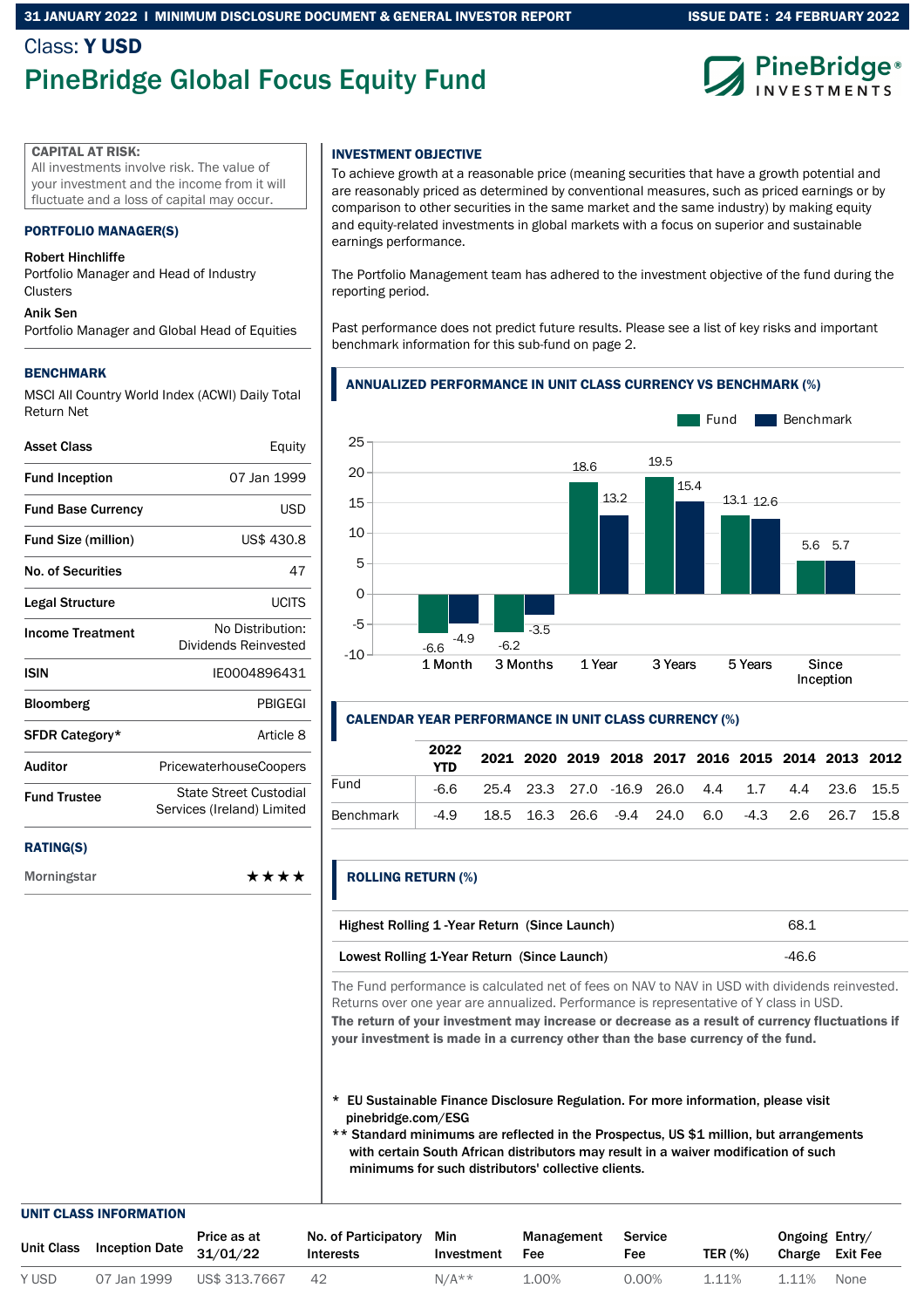## Class: Y USD

# PineBridge Global Focus Equity Fund

### SECTOR BREAKDOWN (%)

|                               | <b>FUND</b> | <b>BENCHMARK</b> |
|-------------------------------|-------------|------------------|
| Industrials                   | 26.1        | 9.5              |
| Information Technology        | 23.5        | 22.8             |
| <b>Health Care</b>            | 12.9        | 11.4             |
| <b>Financials</b>             | 11.1        | 14.8             |
| <b>Consumer Discretionary</b> | 10.4        | 12.0             |
| <b>Communication Services</b> | 9.1         | 8.5              |
| <b>Consumer Staples</b>       | 5.8         | 6.9              |
| Energy                        | 0.6         | 4.0              |
| Other                         | 0.0         | 10.1             |
| Cash                          | 0.4         | 0.0              |

### PORTFOLIO CHARACTERISTICS

| Wtd Avg Mkt Cap US\$ million | 63,272.5 |
|------------------------------|----------|
| P/E Ratio                    | 24.3     |
| P/B Ratio                    | 3.3      |
| <b>ROE</b> (%)               | 18.4     |
| Debt to Equity Ratio         | 0.96     |

### FUND ANALYSIS

| H                      | <b>3 YEARS</b> |
|------------------------|----------------|
| Information Ratio      | 1.0            |
| Sharpe Ratio           | 1.0            |
| Alpha $(%)$            | 2.8            |
| Tracking Error (%)     | 4.3            |
| Standard Deviation (%) | 18.7           |
| Beta                   | 1.1            |
| R Squared (%)          | 95.1           |

### GEOGRAPHICAL BREAKDOWN (%)

|                      | <b>FUND</b> | <b>BENCHMARK</b> |
|----------------------|-------------|------------------|
| <b>United States</b> | 73.5        | 60.5             |
| United Kingdom       | 7.5         | 3.7              |
| Japan                | 5.1         | 5.5              |
| Ireland              | 5.0         | 0.2              |
| Sweden               | 2.8         | 0.8              |
| France               | 1.8         | 2.9              |
| China                | 1.5         | 3.9              |
| India                | 1.4         | 1.4              |
| Other                | 1.0         | 20.9             |
| Cash                 | 0.4         | 0.0              |

## TOP TEN HOLDINGS (%)

|                                 | <b>FUND</b> |
|---------------------------------|-------------|
| Alphabet Inc.                   | 5.2         |
| LPL Financial Holdings Inc.     | 3.4         |
| <b>State Street Corporation</b> | 3.4         |
| Allegion Public Limited Company | 3.3         |
| Weir Group Plc                  | 3.2         |
| Lowe's Companies, Inc.          | 3.0         |
| AstraZeneca Plc                 | 2.8         |
| TE Connectivity Ltd.            | 2.8         |
| Avantor, Inc.                   | 2.8         |
| <b>Trelleborg AB</b>            | 2.8         |

### ASSET ALLOCATION (%)

|        | <b>FUND</b> |
|--------|-------------|
| Equity | 99.6        |
| Cash   | 0.4         |
| TOTAL  | 100.0       |

There have been no material or significant changes in the composition of the fund in the reporting period.

### **KEY RISKS**

Potential Investors should consider the following key risks before investing in the Sub-Fund:

Equity Investing Risk: The value of shares and securities related to shares may fall due to issuer related issues, financial market dynamics and world events including economic and political changes. Concentration Risk: The Sub-Fund may invest in a limited number of securities compared to more diversified Sub-Funds or it may focus its investments and hold relatively large positions in, among other things, particular industries, countries, sectors, currencies or issuers. This may increase the volatility of the value of the Sub-Fund or for the Sub-Fund to bear losses and may also limit the liquidity of certain securities within the Sub-Fund. Derivative Risk: A Sub-Fund may use derivative instruments for both efficient portfolio management and for investment purposes. Derivative transactions may be subject to significant volatility which may result in a loss greater than the principal amount invested. Counterparty Risk: A Sub-Fund may have credit exposure (by virtue of position in swaps, repurchase agreements, FDI etc.) to its trading parties and may bear the risk of default of the counterparties. Operational Risk: A Sub-Fund may risk loss resulting from process failures, inadequate procedures or controls. Currency Risk - Base Currency: Securities may be denominated in currencies different from the Sub-Fund's Base Currency and there is a risk that changes in exchange rates and exchange control regulations may cause the value of the assets expressed in the Base Currency to rise or fall. Emerging Markets Risk: Emerging markets are typically smaller, less transparent, and subject to evolving, less stable political and regulatory regimes and securities from these markets may be more expensive to transact in, bear higher risk or have lower liquidity. Counterparty Risk Depositary and Sub-Custodians: Custody services in many emerging markets remain undeveloped and there is a transaction and custody risk of dealing in emerging market investments. Risks Relating to China: Risks of investing in China arise from an uncertain taxation and political regime, restrictions on inward investment, dealing in closed currency and custody arrangements which are not to the same standard as those in developed markets and where the Sub-Fund invests in eligible China A-Shares via the Stock Connect, such investments are subject to risks including market, suspension and operational risks. Liquidity Risk: The risk that the Sub-Fund may invest some of their assets in illiquid securities and other illiquid financial instruments, in respect of which they may not always be possible to execute a buy or sell order at the desired price or to liquidate the open position.

The risk factors described above should not be considered an exhaustive list of risks, which potential investors should consider before investing in the Sub-Fund. For more details on the fund's potential risks please read the Prospectus and Key Investor Information Document at pinebridge.com/funds



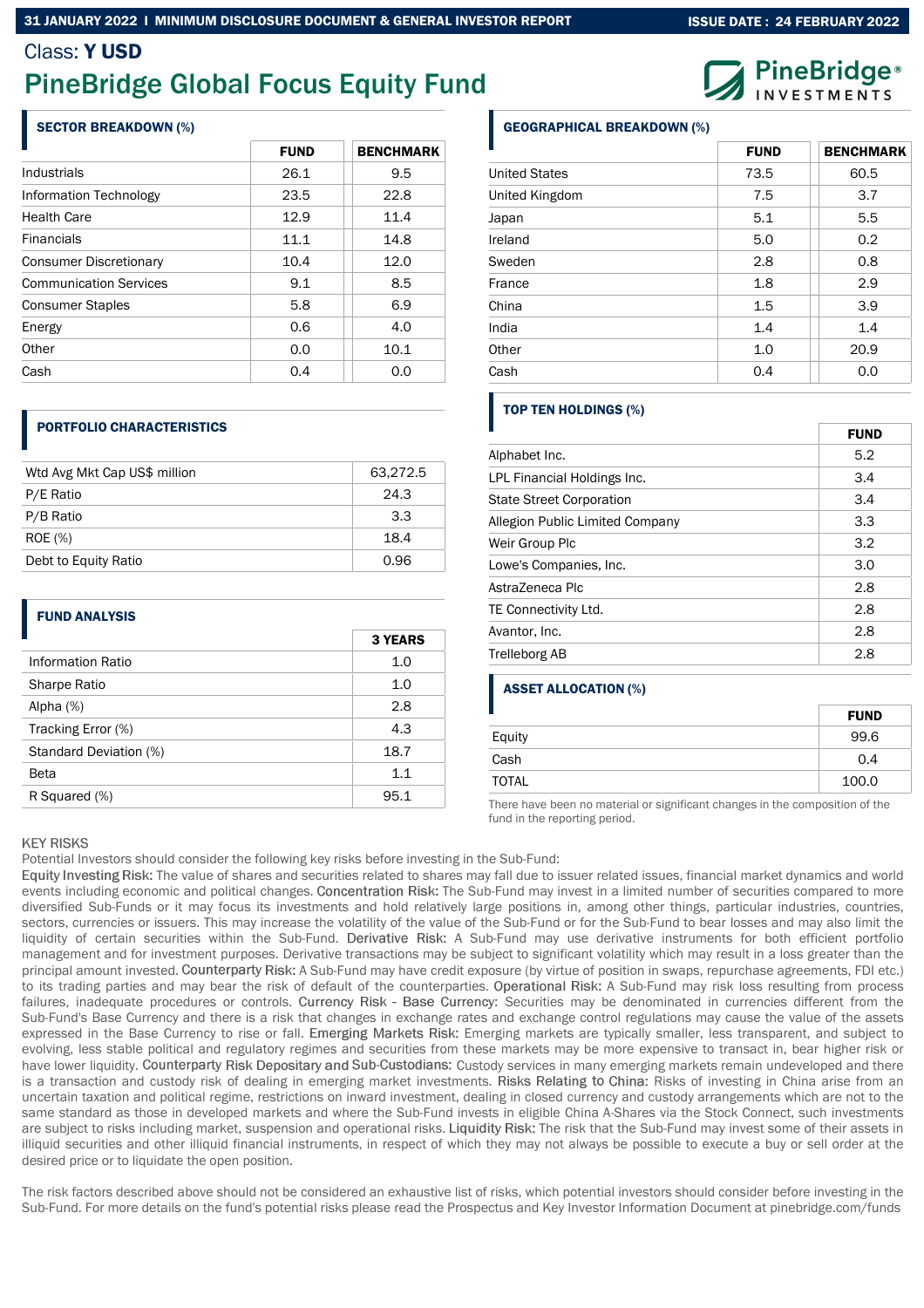## Class: Y USD PineBridge Global Focus Equity Fund



ISSUE DATE : 24 FEBRUARY 2022

Senior Vice President, Head of Client Services, EMEA

Alexander Klotzsch **PineBridge Investments Europe Limited PineBridge Investments Europe Limited Direct:**  $+44(0)$  20 7398 6096 Cell: + 44 (0) 75 1508 2537

Email: alexander.klotzsch@pinebridge.com

RISK AND REWARD PROFILE



This indicator is based on historical data and may not be a reliable indication of the future risk profile of the Sub-Fund. The risk and reward category shown is not guaranteed to remain unchanged and may shift over time. The lowest category does not mean investment is 'risk free'. This indicator is not a measure of the risk that you may lose the amount you have invested.

PineBridge Global Focus Equity Fund is SA Offshore Global Equity General, other categories for MDD are as follows, PineBridge Europe Research Enhanced Equity Fund is SA Offshore European Equity General, PineBridge US LC Research Enhanced Fund is SA Offshore US Equity General, PineBridge Asia ex Japan SC Equity Fund is SA Offshore Far East Equity General, PineBridge Global Dynamic Asset Allocation Fund is SA Offshore Global Multi-Asset General.

### WHY IS THIS SUB-FUND IN THIS CATEGORY?

The Sub-Fund is in category 5 because variations in the price of its units are typically medium. The Sub-Fund invests in assets that typically carry medium risk and offer medium rewards compared with other categories of assets.

### **CHARGES**

The charges you pay are used to pay the cost of running the Sub-Fund, including the costs of distributing it. These charges reduce the potential growth of your investment.

One-off charges taken before or after you invest: Entry charge None Exit charge None

Charges taken from the unit class over a year: Ongoing charge 1.16%

Charges taken from the unit class under certain specific conditions: The Manager may at its discretion waive sales, switching and redemption charges or differentiate between investors as to the amount of such charge within the permitted limits.

A sales charge not exceeding 5% of the Net Asset Value per Unit may be charged for specific share classes in a Sub-Fund by the Manager or its delegate. A redemption charge and switching charge not exceeding 3% of the Net Asset Value per Unit may be charged for specific share classes in a Sub-Fund by the Manager or its delegate.

Ongoing Charge / Ongoing Charge Fee (OCF): Percentage of Fund assets (calculated on a 12-month basis to the date shown on the factsheet) used to pay for the management fee and all other operating expenses, including service fees (if any), incurred by the Fund. All Fund expenses are accrued in the Net Asset Value (NAV) of the Fund on a daily basis. The ongoing charges figure excludes portfolio transaction costs. The Fund's annual report for each financial year will include details on the exact charges BN 6.1 (e) made. Performance calculated for the portfolio, as well as the individual investor performance may differ as a result of initial fees, the actual investment date, the date of reinvestment and dividend withholding tax.

TER (Total Expense Ratio): Percentage of Fund assets (calculated as year-to-date annualized) used to pay for the management fee and all other operating expenses, including service fees (if any), incurred by the Fund. All Fund expenses are accrued in the NAVs of the Fund on a daily basis.

### DEALING TERMS

Dealing deadline: Daily (Mon-Fri) 12pm Dublin Time Dealing Day (D) = NAV date. T = Dealing Date Settlement = T+5 Subs are T+3 and reds are T+5 settlement. Dealing Enquiries: PineBridge Investments Ireland Limited C/O State Street Fund Services (Ireland) Ltd. Registration Services – Transfer Agency Dept. 78 Sir John Rogerson's Quay, Dublin 2, Ireland Email: PineBridgeQueriesTA@statestreet.com

6th Floor Exchequer Court, 33 St Mary Axe, London EC3A 8AA

### DEFINITIONS

Information Ratio (IR) measures the funds returns above the benchmark returns relative to the risk (volatility) of the returns. It is a measure that identifies the consistency of the manager to outperform the benchmark.

The Sharpe Ratio is the most common measure for calculating riskadjusted return for a fund. The Sharpe ratio is the average return earned in excess of the risk-free rate per unit of risk (volatility). Alpha measures the fund outperformance relative to the return of the benchmark.

Tracking Error is a measure of how closely a funds returns follows the benchmark returns.

Standard Deviation is a basic measure of the fund risk (volatility). Beta measures the risk (volatility) of a fund compared to the market as a whole.

R-Squared is a measure that represents the percentage of a fund return that can be explained by movements in the benchmark. A high R-squared (>85) indicates the fund's performance has been in line with the index. A low R-squared (<75) indicates the fund's performance has not been in line with the index.

No. of Securities is a measure of the number of instruments the fund invests in.

Weighted Average Market Capitalisation is a measure of the average market capitalisation of the company stock held in the portfolio. P/E Ratio is a ratio of a company's current share price compare (EPS). A high PE will be considered a growth stock while a low PE will be considered a value stock. The P/E is sometimes referred to as the "multiple", because it shows how much investors are willing to pay per unit of earnings.

P/Book is a ratio used to compare a stock's market value to its book value. It is calculated by dividing the current closing price of the stock by the latest quarter's book value per share.

Return on Equity (ROE %) measures a company's profitability by revealing how much profit a company generates with the money shareholders have invested. It is calculated as the amount of net income as a percentage of shareholders equity.

Debt to Equity measures the proportion of debt and equity the company is using to finance assets. It is a measure of a company's financial leverage and is calculated by dividing its total liabilities by shareholders equity.

Highest & Lowest Return is the highest and lowest return for any one year over the period since inception have been shown.

Net Asset Value (NAV) is the value of an entity/fund's assets minus the value of its liabilities.

Annualised performance: Annualised performance shows longer term performance rescaled to a 1 year period. Annualised performance is the average return per year over the period. Actual annual figures are available from the manager on request.